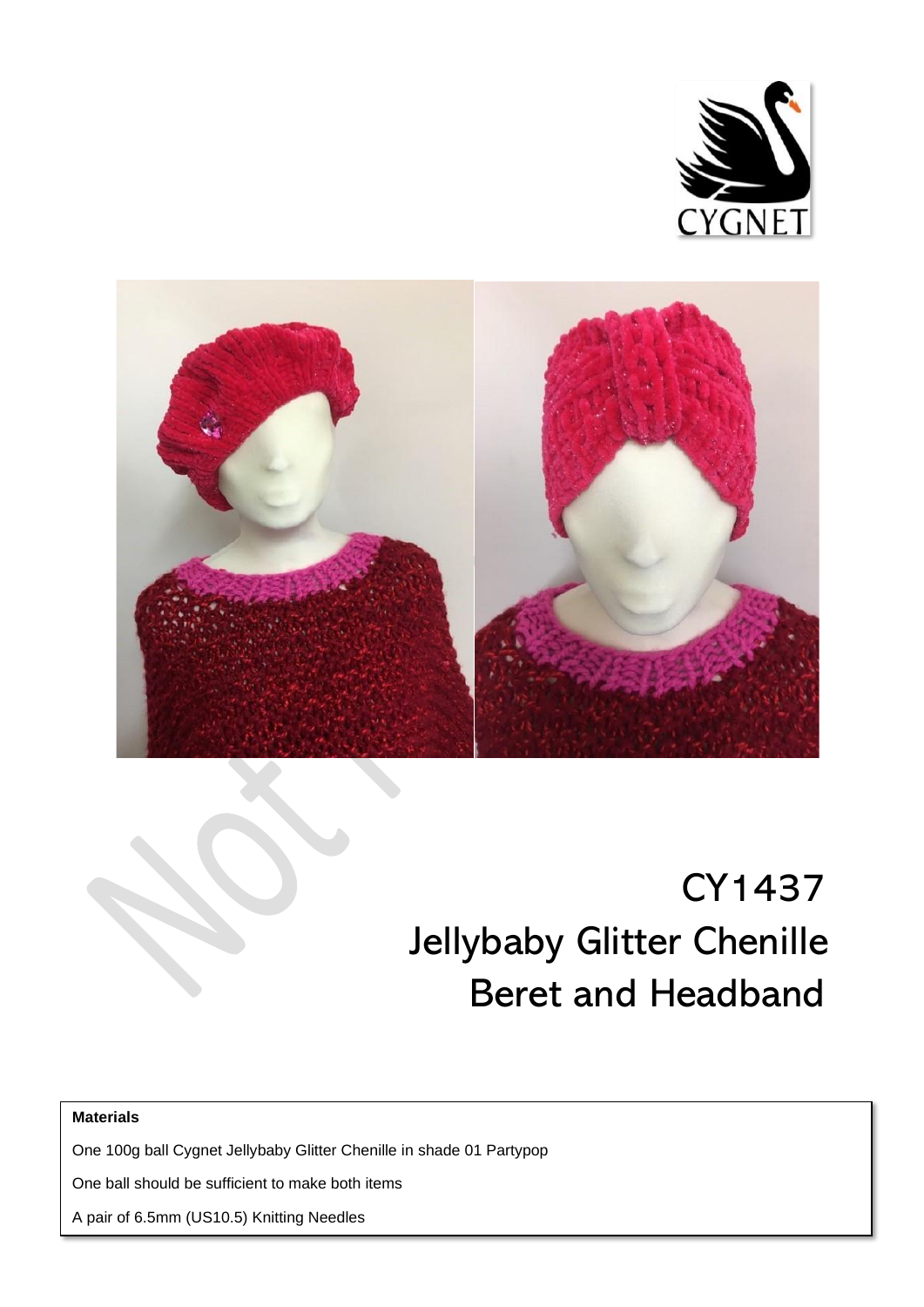Abbreviations sts stitches K knit P purl inc increase stst stocking stitch (1 row K, 1 row P) cm centimetres tog together rept repeat

Tension 14sts and 19 rows to 10cm on 6.5 mm needles or size required to obtain correct tension

### BERET

Using 5.5mm needles cast on 74 sts and work in K2, P2 rib for 5 rows. Next row (inc) Rib10, inc in next st, [rib1, inc in next st] 26 times, rib 11. 101 sts Change to 6.5mm needles and work in stst until Beret measures 10cm, ending with a P row. Shape Crown Next row K1, K2tog \*K3, K2tog rept from \* to last 3 sts, K3. 81 sts Work 3 rows straight in stst. Next row K1, K2tog \*K2, K2tog rept from \* to last 2 sts, K2. 61 sts Work 3 rows straight in stst. Next row K1, K2tog \*K1, K2tog rept from \* to last 1 st, K1, 41 sts Work 3 rows straight in stst. Next row K1, \*K2tog rept from \* to end. 21 sts Work 2 rows straight in stst. Next row P1 \*P2tog rept from \* to end. 11 sts Break off yarn, thread through remaining sts and fasten off. Weave in the ends. Using a matching yarn join back seam. Sew on optional Button.

### **HEADBAND**

Using 6.5mm needles cast on 14 sts 1st row K4 P2, K2, P2, K4 2<sup>nd</sup> row K6, P2, K6.

Repeat these 2 rows until work measures 52cm or length required to fit around head when slightly stretched. Cast off. Weave in the ends. Join back seam.

To create the Bow effect Cast on16 sts and K4 rows. Cast off.

Place around centre front of Headband and join seam securely around Headband



## **Cygnet Yarns Limited**

12-14 Adelaide Street, Bradford, West Yorkshire, BD5 0EA CY1437 © 2022 Designed and published by Cygnet Yarns Limited of 12-14 Adelaide Street, Bradford, BD5 0EA. This pattern is protected by the law of Copyright of the United Kingdom and may not be reproduced in any way